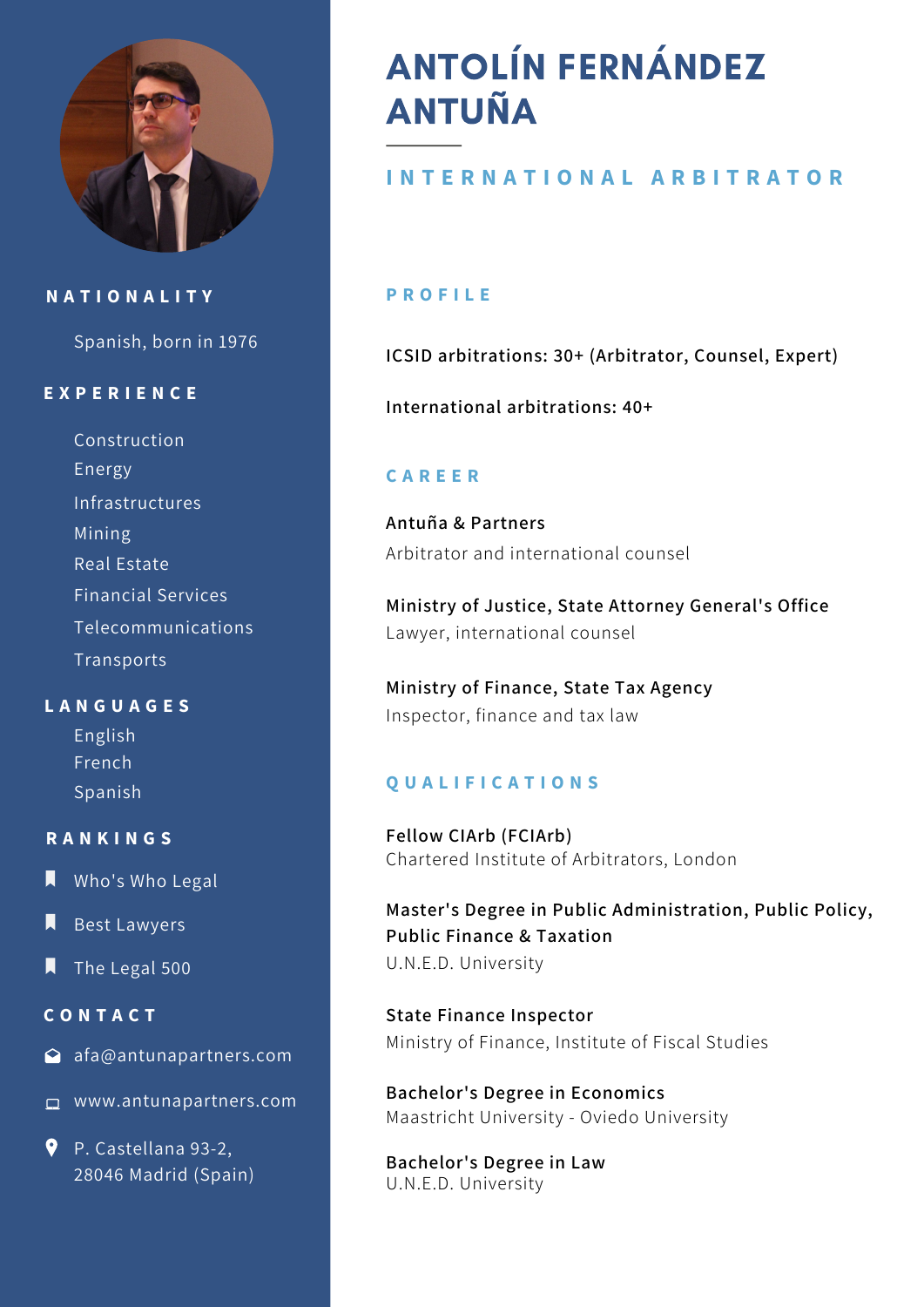#### **PROFESSIONAL CAREER**

#### **From 2019 Antuña & Partners**

Founder and managing partner of Antuña & Partners, acting as arbitrator, counsel, and expert in international disputes. Amongst other cases:

- *Mainstream Renewable Power Ltd and others v. Federal Republic of Germany* (ICSID Case No. ARB/21/26). Offshore Wind. Arbitrator, appointed by Germany.

- *Dick Fernando Abanto Ishivata v. Bolivarian Republic of Venezuela* (ICSID Case No. ARB(AF)/18/6). Telecommunications. Arbitrator, appointed by Venezuela.

- *Telefónica, S.A. v. Republic of Colombia* (ICSID Case No. ARB/18/3). Telecommunications. Expert, appointed by Colombia.

- *Company v. financial institution*, CAM arbitration under Madrid Court of Arbitration rules. Financial services. Sole Arbitrator, appointed by the Court.

*- Company v. financial institution*, CEA arbitration under the rules of the Spanish Court of Arbitration. Financial services. Sole Arbitrator, appointed by the Court. - *Company v. directors*, CAM arbitration under Madrid Court of Arbitration rules. Arbitrator, appointed by the Court.

#### **2014–2018 Ministry of Justice, Attorney General's Office, Spain**

Representing the Kingdom of Spain in more than 40 international arbitrations (ICSID, UNCITRAL, SCC, -see list *in fine*, EUR 10.000 million in dispute-), Energy Charter Treaty (ECT) and Bilateral Investment Treaty (BIT) based, having personally:

- acted in 32 hearings as counsel;
- presented 45 opening/closing statements;
- performed 42 cross-examinations (35 of experts).

Investment arbitrations were related to Mining and Renewable Energy sectors, and in the latter, represented the State in arbitrations that involved the following technologies:

CV - Antolín Fernández Antuña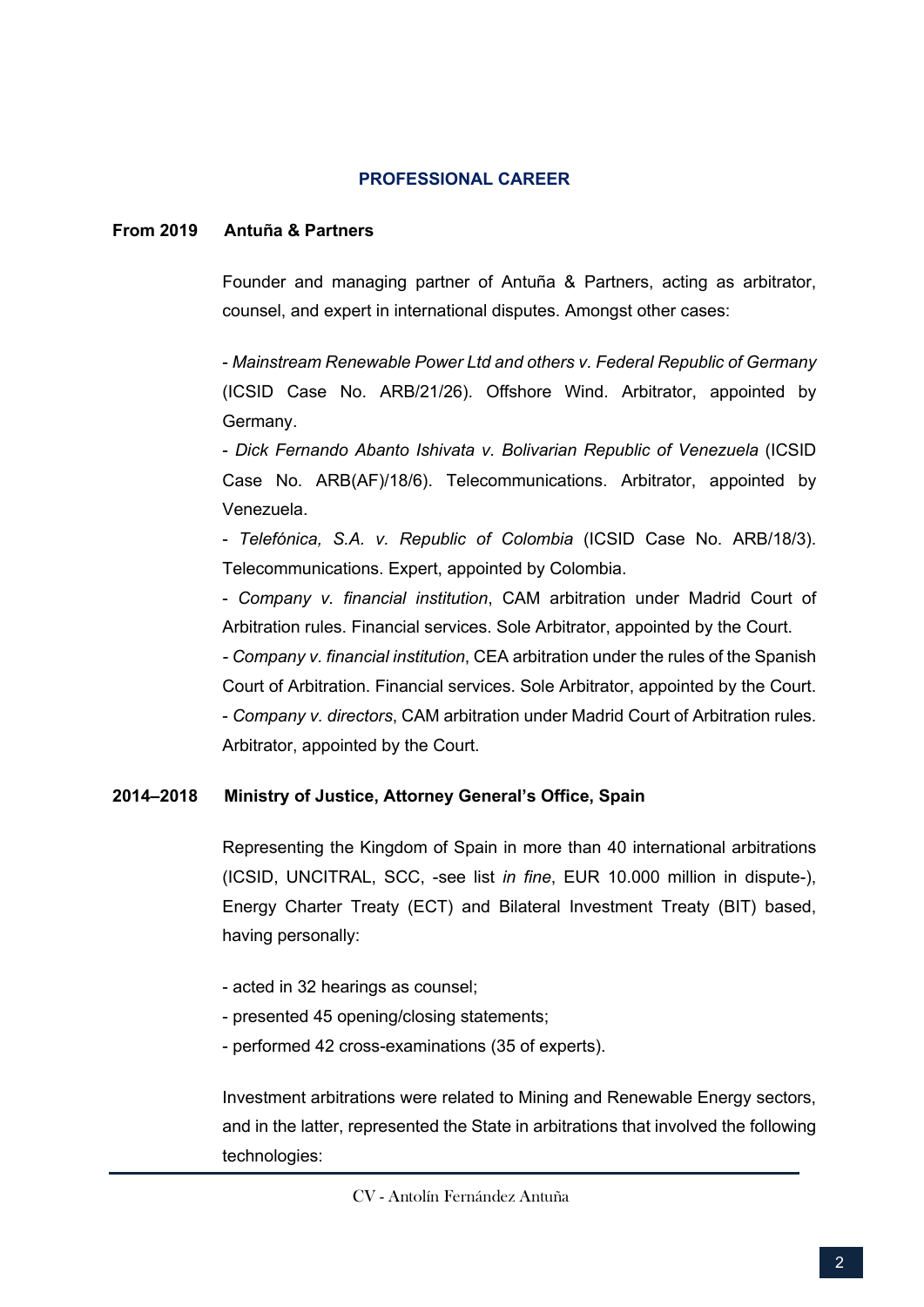- Solar (PV and CSP) Plants;
- Hydroelectric Power Plants;
- Wind Farms.

## **2004–2013 Ministry of Finance, Spain Tax Agency**

Broad experience as inspector in finance and tax law matters, deciding over the legal interpretation of public and private contracts of:

- Constructing and real estate companies, volume up to EUR 300 million.
- Concessions and infrastructures projects (highways, metro lines), over EUR 2.000 million.
- Transportation companies, over EUR 15 million.
- Telecommunications multinationals, up to EUR 5.000 million.

Several positions, including Administrator of the Spain Tax Agency and Inspector at the Large Taxpayers Office, having supervised some IBEX 35, FTSE 100, NASDAQ 100.

Additionally, technical assistances in foreign countries, *e.g.*, for the Inter-American Centre of Tax Administrations (CIAT, Panamá) and the Nicaragua Tax Directorate.

## **QUALIFICATIONS**

- Fellow, Chartered Institute of Arbitrators (FCIArb)
- State Finance Inspector (Cuerpo Superior de Inspectores de Hacienda del Estado)
- Master's Degree in Public Administration, Public Finance, Public Policy & Taxation (Law College, U.N.E.D. University)
- Diploma of High Specialization in International Taxation (IEF)
- Accounting, Financial Statements Auditor by the Ministry of Economy (ROAC)
- Bachelor's Degree in Law (Law College, U.N.E.D. University)
- Bachelor's Degree in Economics (School of Business and Economics, Maastricht University; Oviedo University)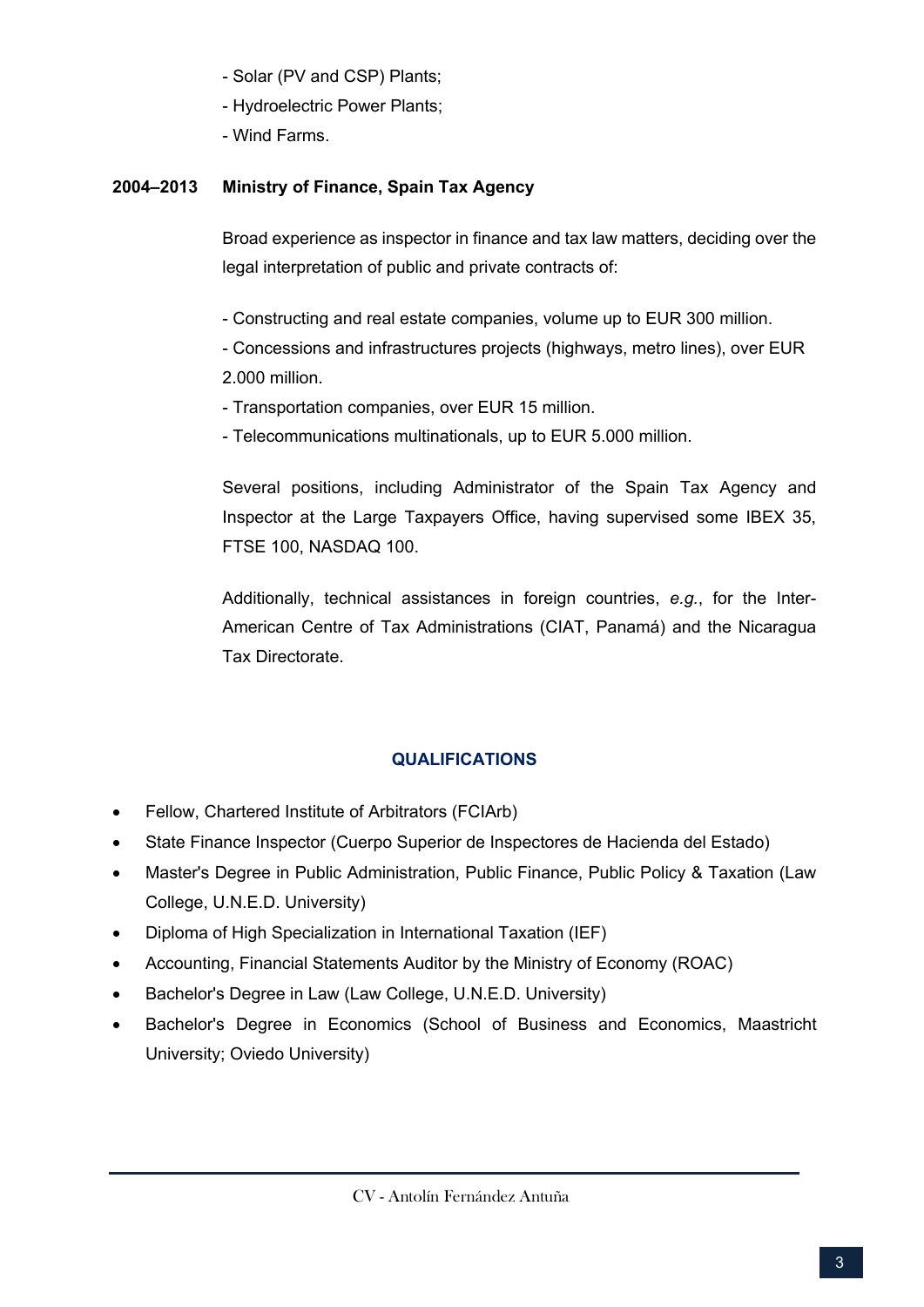## **MEMBERSHIPS**

- Chartered Institute of Arbitrators
- International Chamber of Commerce, Commission on Arbitration and ADR (ICC)
- London Court of International Arbitration (LCIA)
- International Council for Commercial Arbitration (ICCA)
- Club Español del Arbitraje (CEA)

Appointed to the following panels of arbitrators:

- Corte de Arbitraje de Madrid (CAM)
- Corte Española de Arbitraje (CEA)
- Asociación Europea de Arbitraje
- Centro de Arbitraje de México (CAM)
- Vienna International Arbitral Centre (VIAC)
- Energy Disputes Arbitration Center (EDAC)
- European Union's Trade Agreements with Third Countries
- World Intellectual Property Organization Arbitration and Mediation Center (WIPO)
- Cámara de Arbitragem e Mediação de Santa Catarina (CAMESC, Brasil)
- Centro Internacional de Arbitraje de AmCham Perú
- Asian International Arbitration Centre (AIAC, Malaysia)
- Korean Commercial Arbitration Board (KCAB)
- Indian Dispute Resolution Centre (IDRC)
- Maldives International Arbitration Centre (MIAC)
- Brunei Darussalam Arbitration Centre (BDAC)
- Lebanese Arbitration and Mediation Center (LAMC)
- Arbitration Court at the Bulgarian Chamber of Commerce and Industry (AC-BCCI)
- Georgian International Arbitration Centre (GIAC)
- International Court of Arbitration in Affiliation with the Chamber of Commerce and Industry of the Kyrgyz Republic (ICA CCI KR)
- Arbitration and Mediation Court of the Caribbean (AMCC, Barbados)
- Qatar International Center for Conciliation and Arbitration (QICCA)
- British Virgin Islands International Arbitration Centre (BVI IAC)
- Shanghai Arbitration Commission (SHAC)
- Hong Kong International Arbitration Centre (HKIAC)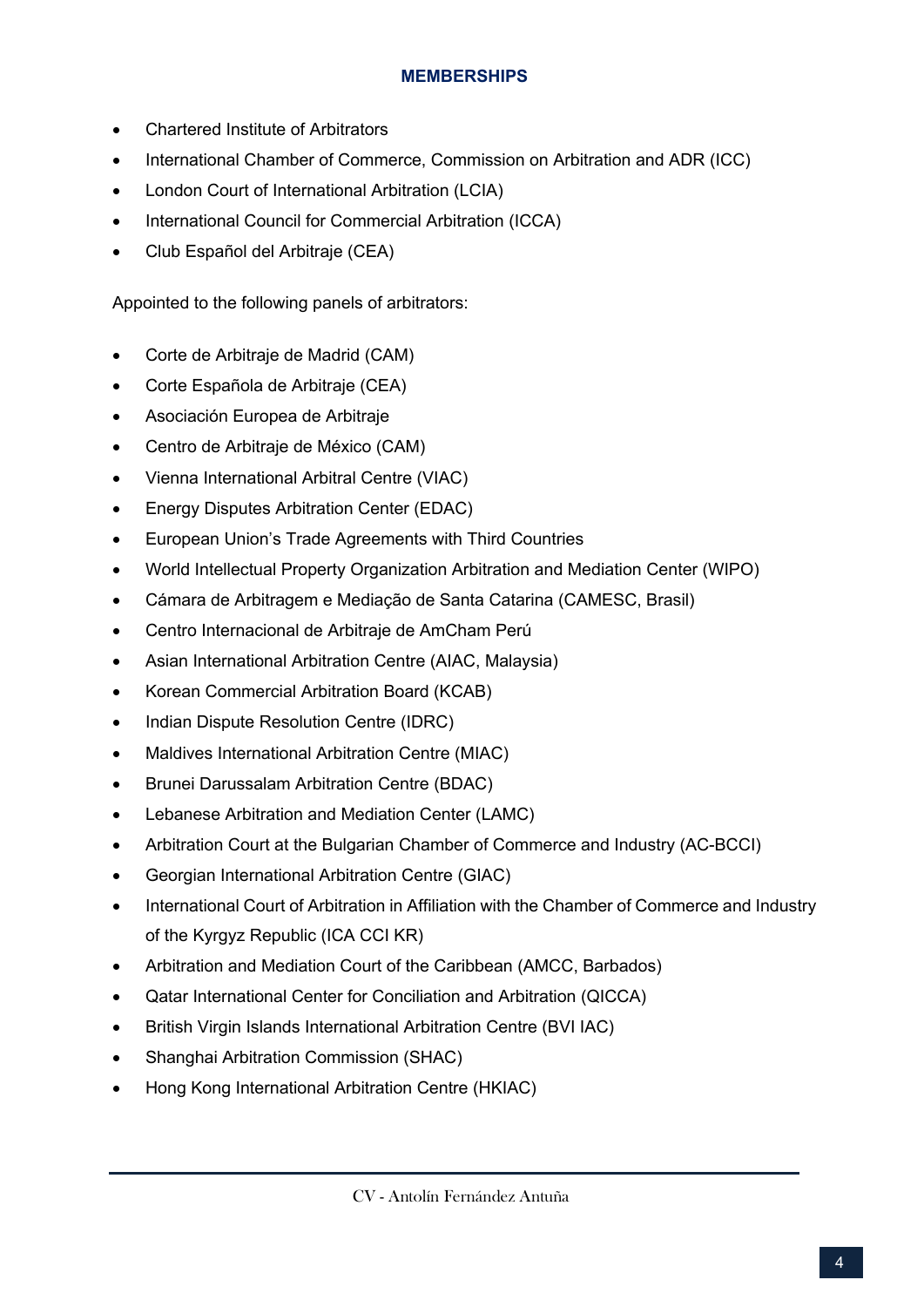## **SEMINARS & PUBLICATIONS**

Speaker at the following seminars:

- *Land and Seabed Mining in International Commercial and Investment Arbitration*, 2021 Washington Arbitration Week -WAW 2021- (December 2021)
- *La Relevancia de las Reglas de Soft Law en los Arbitrajes Domésticos e Internacionales*, III Conferencia Internacional IPA Perú–España (November 2021)
- *El Procedimiento de Arbitraje de Inversiones y sus Diferencias con el Arbitraje Comercial*, IX Seminario Internacional de Arbitraje de Inversión del IPA (September 2021)
- *Renewable Support Schemes at Cross-Roads - Renewable Energies and Investor-State Arbitration,* 3rd Dispute Resolution Forum, Dispute Resolution and Negotiation Centre, Energy Community Secretariat (March 2021)
- *ICC YAF: Third Party Funding in International Arbitration: Pros and Cons*, ICC YAF, ICC México (October 2020)
- *Cuál Debe Ser el Límite de la Información que Deben Revelar los Árbitros*, II Conferencia Internacional IPA Perú–España (October 2020)
- *State Aid and Investment Arbitration*, IE Instituto de Empresa (September 2020)
- *La Defensa del Estado de Necesidad*, VIII Seminario Internacional de Arbitraje de Inversión del Instituto Peruano de Arbitraje (July 2020)
- *Recent Trends and Future Forecasts in Investment Arbitration in the Renewable Energy Sector*, 2020 Paris Arbitration Week -PAW 2020- (July 2020)
- *Arbitration Proceedings in a Contactless Society, Impact of COVID-19 and Beyond*, Asian International Arbitration Centre -AIAC- (April 2020)
- *Arbitraje de Inversión: el Estado como Parte en Arbitrajes Internacionales,* I Conferencia IPA España-Perú, Lima (November 2019)
- *Valuation of Damages in International Investment Law*, British Institute of International Comparative Law (BIICL) Thirty Third Investment Treaty Forum Conference, London (October 2019)
- *Expropiación Indirecta en los Arbitrajes de Inversión CIADI*, VII Seminario Internacional de Arbitraje de Inversión, Santiago de Chile (September 2019)
- *Spain-Americas Arbitration Forum*, ICEX Consejo General de la Abogacia Española, Miami (June 2019)
- *FDI Moot*, arbitrator, University of Miami School of Law (2019)
- *International Investment Arbitration,* Master in International Business Law at ESADE, Barcelona (2019)
- *Moot Madrid de Arbitraje,* chairman of the tribunal, UNCITRAL-UC3M (2019)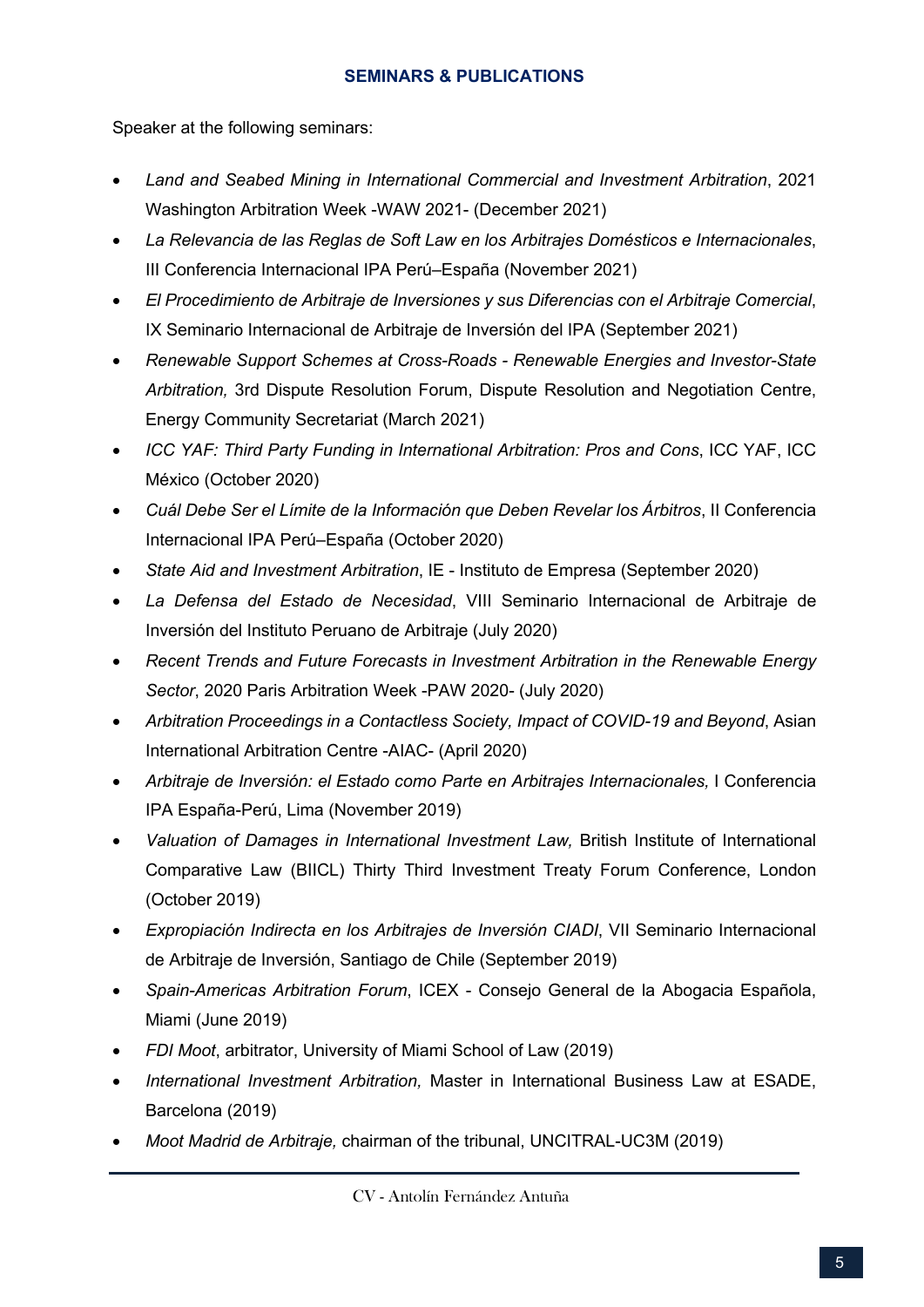- *ICC Austria: Damages in International Arbitration,* Ninth Investment Arbitration Forum, International Chamber of Commerce, Vienna (May 2018)
- *España y los Arbitrajes de Inversión en Materia de Energías Renovables,* Club Español del Arbitraje*,* Santoña Palace (2017)
- *Curso de Arbitraje Internacional,* Law Studies Center Ministry of Justice (2016)

Author of the following publications:

- *Renewable Energy Investor-State Arbitration: Facts, Figures and Issues Overview*, Arbitration Journal, May-June 2021, Russian Arbitration Association
- *Foreign Control, Ownership and Investment Arbitration*, January 2021, Jus Mundi
- *Evidence in Investor-State Arbitration,* September 2020, Jus Mundi
- *Una Aproximación al Arbitraje entre Inversores y Estados como Medio de Resolución de Disputas*, January 2020, Consejo General de la Abogacía Española
- *Fiscalidad y Arbitraje Internacional,* Cuadernos de Formación (n. 20/2016), Ed. Instituto de Estudios Fiscales
- *Fiscalidad Internacional de los Gastos Financieros: Derecho Interno y Comparado,*  Documentos de Trabajo (n. 19/2013), Ed. Instituto de Estudios Fiscales

## **INTERNATIONAL ARBITRATIONS**

- 44. *Mainstream Renewable Power Ltd and others v. Federal Republic of Germany*, ICSID Case No. ARB/21/26. Offshore Wind. Arbitrator, appointed by the Respondent.
- 43. *Dick Fernando Abanto Ishivata v. Bolivarian Republic of Venezuela*, ICSID Case No. ARB(AF)/18/6. Telecommunications. Arbitrator, appointed by the Respondent.
- 42. *Telefónica, S.A. v. Republic of Colombia*, ICSID Case No. ARB/18/3. Telecommunications. Expert, appointed by the Respondent.
- 41. *Triodos SICAV II v. Kingdom of Spain*, SCC Case No. 2017/194. Counsel, appointed by the Respondent.
- 40. *FREIF Eurowind v. Kingdom of Spain*, SCC Case No. 2017/060. Wind parks. Counsel, appointed by the Respondent.
- 39. *DCM Energy DCM Energy GmbH & Co. Solar 1 KG, DCM Energy GmbH & Co. Solar 2 KG, Edisun et al. v. Kingdom of Spain*, ICSID Case No. ARB/17/41. Renewable energy. Counsel, appointed by the Respondent.
- 38. *Green Power K/S and Obton A/S v. Kingdom of Spain*, SCC Case No. 2016/135. Renewable energy. Counsel, appointed by the Respondent.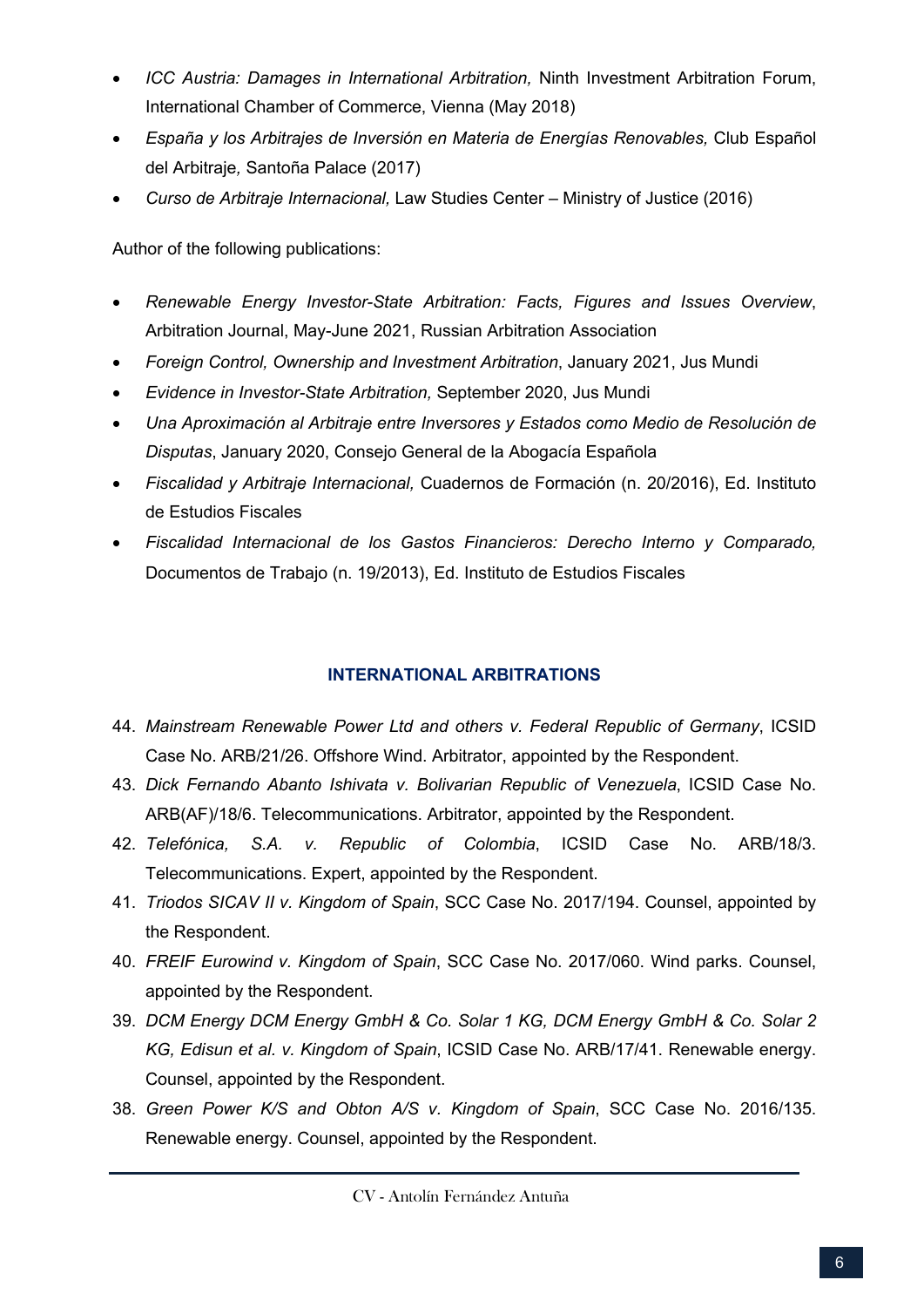- 37. *Corcoesto, S.A. v. Kingdom of Spain*, PCA Case No. 2016-26. Gold mining. Counsel, appointed by the Respondent.
- 36. *Sevilla Beheer et al. v. Kingdom of Spain*, ICSID Case No. ARB/16/27. Renewable energy. Counsel, appointed by the Respondent.
- 35. *Infracapital F1 S.à r.l. and Infracapital Solar B.V. v. Kingdom of Spain*, ICSID Case No. ARB/16/18. Photovoltaic plants. Counsel, appointed by the Respondent.
- 34. *Sun-Flower Olmeda GmbH et al. v. Kingdom of Spain*, ICSID Case No. ARB/16/17. Renewable energy. Counsel, appointed by the Respondent.
- 33. *Eurus Energy Holdings Corporation and Eurus Energy Europe B.V. v. Kingdom of Spain*, ICSID Case No. ARB/16/4. Renewable energy. Counsel, appointed by the Respondent.
- 32. *EDF Energies Nouvelles S.A. v. Kingdom of Spain*, Ad-Hoc Case. Renewable energy. Counsel, appointed by the Respondent.
- 31. *Solarpark et al. v. Kingdom of Spain*, SCC Case No. 2015/163. Renewable energy. Counsel, appointed by the Respondent.
- 30. *Foresight Luxembourg Solar 1 S.À.R.L., et al. v. Kingdom of Spain*, SCC Case No. 2015/150. Photovoltaic plants. Counsel, appointed by the Respondent.
- 29. *Novenergia II - Energy & Environment (SCA) (Grand Duchy of Luxembourg), SICAR v. The Kingdom of Spain*, SCC Case No. 2015/063. Photovoltaic plants. Counsel, appointed by the Respondent.
- 28. *Alten Renewable Energy Developments BV v. Kingdom of Spain*, SCC Case No. 2015/036. Photovoltaic plants. Counsel, appointed by the Respondent.
- 27. *Landesbank Baden-Württemberg, HSH Nordbank AG, Landesbank Hessen-Thüringen Girozentrale et al. v. Kingdom of Spain*, ICSID Case No. ARB/15/45. Counsel, appointed by the Respondent.
- 26. *Watkins Holdings S.à r.l. and others v. Kingdom of Spain*, ICSID Case No. ARB/15/44. Wind parks. Counsel, appointed by the Respondent.
- 25. *Hydro Energy 1 S.à r.l. and Hydroxana Sweden AB v. Kingdom of Spain*, ICSID Case No. ARB/15/42. Hydroelectric power plants. Counsel, appointed by the Respondent.
- 24. *SolEs Badajoz GmbH v. Kingdom of Spain*, ICSID Case No. ARB/15/38. Photovoltaic plants. Counsel, appointed by the Respondent.
- 23. *OperaFund Eco-Invest SICAV PLC and Schwab Holding AG v. Kingdom of Spain*, ICSID Case No. ARB/15/36. Photovoltaic plants. Counsel, appointed by the Respondent.
- 22. *E.ON SE, E.ON Finanzanlagen GmbH and E.ON Iberia Holding GmbH v. Kingdom of Spain*, ICSID Case No. ARB/15/35. Wind, Solar and Hydroelectric plants. Counsel, appointed by the Respondent.
- 21. *Cavalum SGPS, S.A. v. Kingdom of Spain*, ICSID Case No. ARB/15/34. Renewable energy. Counsel, appointed by the Respondent.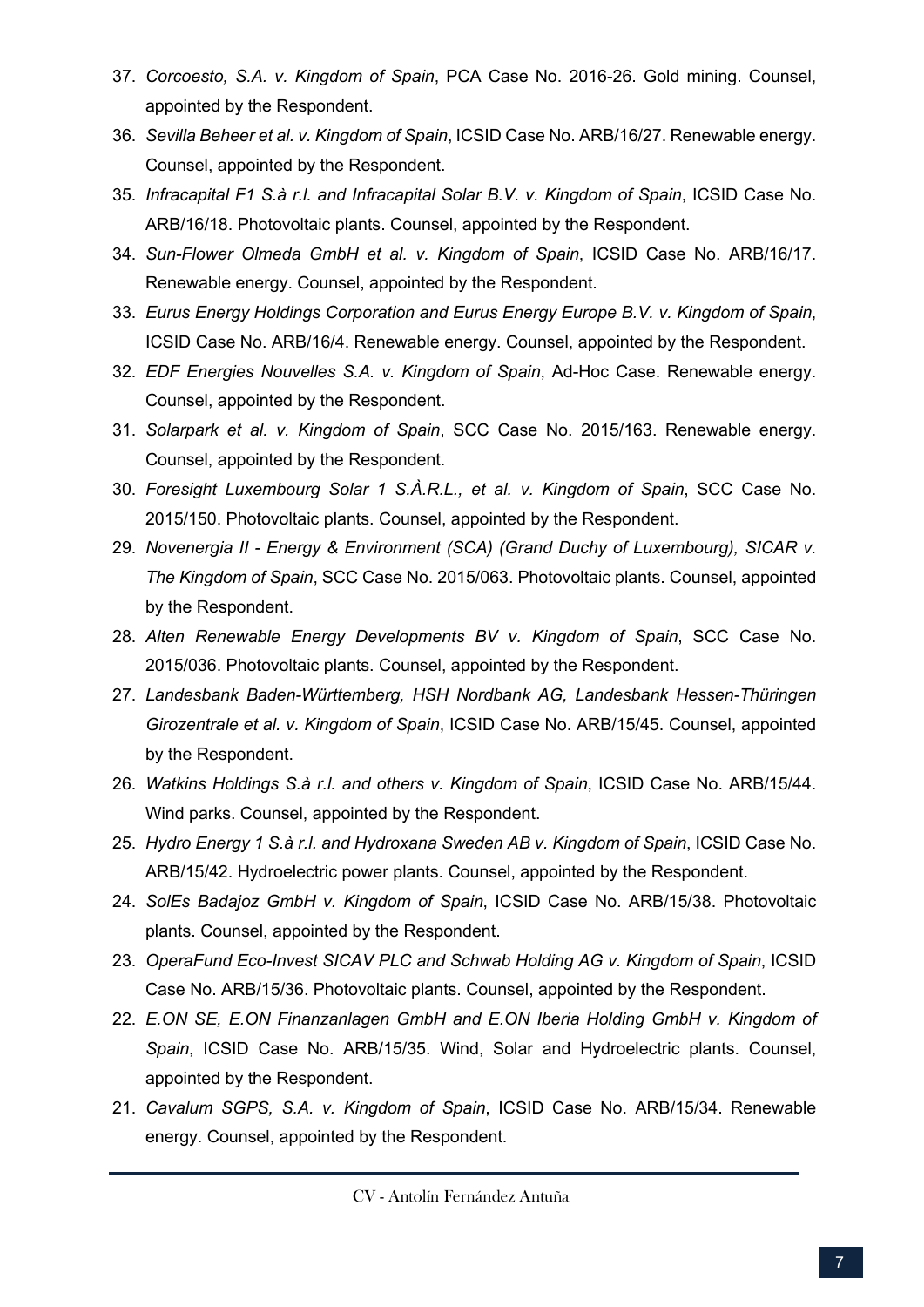- 20. *JGC Holdings Corporation (formerly JGC Corporation) v. Kingdom of Spain*, ICSID Case No. ARB/15/27. Thermosolar power plants. Counsel, appointed by the Respondent.
- 19. *KS Invest GmbH and TLS Invest GmbH v. Kingdom of Spain*, ICSID Case No. ARB/15/25. Renewable energy. Counsel, appointed by the Respondent.
- 18. *Frank Schumm, Joachim Kruck, Jürgen Reiss and others v. Kingdom of Spain*, ICSID Case No. ARB/15/23. Renewable energy. Counsel, appointed by the Respondent.
- 17. *Cube Infrastructure Fund SICAV and others v. Kingdom of Spain*, ICSID Case No. ARB/15/20. Hydroelectric plants. Counsel, appointed by the Respondent.
- 16. *BayWa r.e. Renewable Energy GmbH and BayWa r.e. Asset Holding GmbH v. Kingdom of Spain*, ICSID Case No. ARB/15/16. Wind parks. Counsel, appointed by the Respondent.
- 15. *9REN Holding S.a.r.l v. Kingdom of Spain*, ICSID Case No. ARB/15/15. Renewable energy. Counsel, appointed by the Respondent.
- 14. *STEAG GmbH v. Kingdom of Spain*, ICSID Case No. ARB/15/4. Thermosolar power plants. Counsel, appointed by the Respondent.
- 13. *Stadtwerke München GmbH and others v. Kingdom of Spain*, ICSID Case No. ARB/15/1. Thermosolar power plants. Counsel, appointed by the Respondent.
- 12. *RWE Innogy GmbH and RWE Innogy Aersa S.A.U. v. Kingdom of Spain*, ICSID Case No. ARB/14/34. Wind parks and Hydroelectric power plants. Counsel, appointed by the Respondent.
- 11. *RENERGY S.à r.l. v. Kingdom of Spain*, ICSID Case No. ARB/14/18. Thermosolar power plants. Counsel, appointed by the Respondent.
- 10. *InfraRed Environmental Infrastructure GP Limited and others v. Kingdom of Spain*, ICSID Case No. ARB/14/12. Thermosolar power plants. Counsel, appointed by the Respondent.
- 9. NextEra Energy Global Holdings B.V. and NextEra Energy Spain Holdings B.V. v. *Kingdom of Spain*, ICSID Case No. ARB/14/11. Thermosolar power plants. Counsel, appointed by the Respondent.
- 8. *Masdar Solar & Wind Cooperatief U.A. v. Kingdom of Spain*, ICSID Case No. ARB/14/1. Thermosolar power plants. Counsel, appointed by the Respondent.
- 7. *Eiser Infrastructure Limited and Energía Solar Luxembourg S.à r.l. v. Kingdom of Spain*, ICSID Case No. ARB/13/36. Thermosolar power plants. Counsel, appointed by the Respondent.
- 6. *Antin Infrastructure Services Luxembourg S.à.r.l. and Antin Energia Termosolar B.V. v. Kingdom of Spain*, ICSID Case No. ARB/13/31. Thermosolar power plants. Counsel, appointed by the Respondent.

CV - Antolín Fernández Antuña